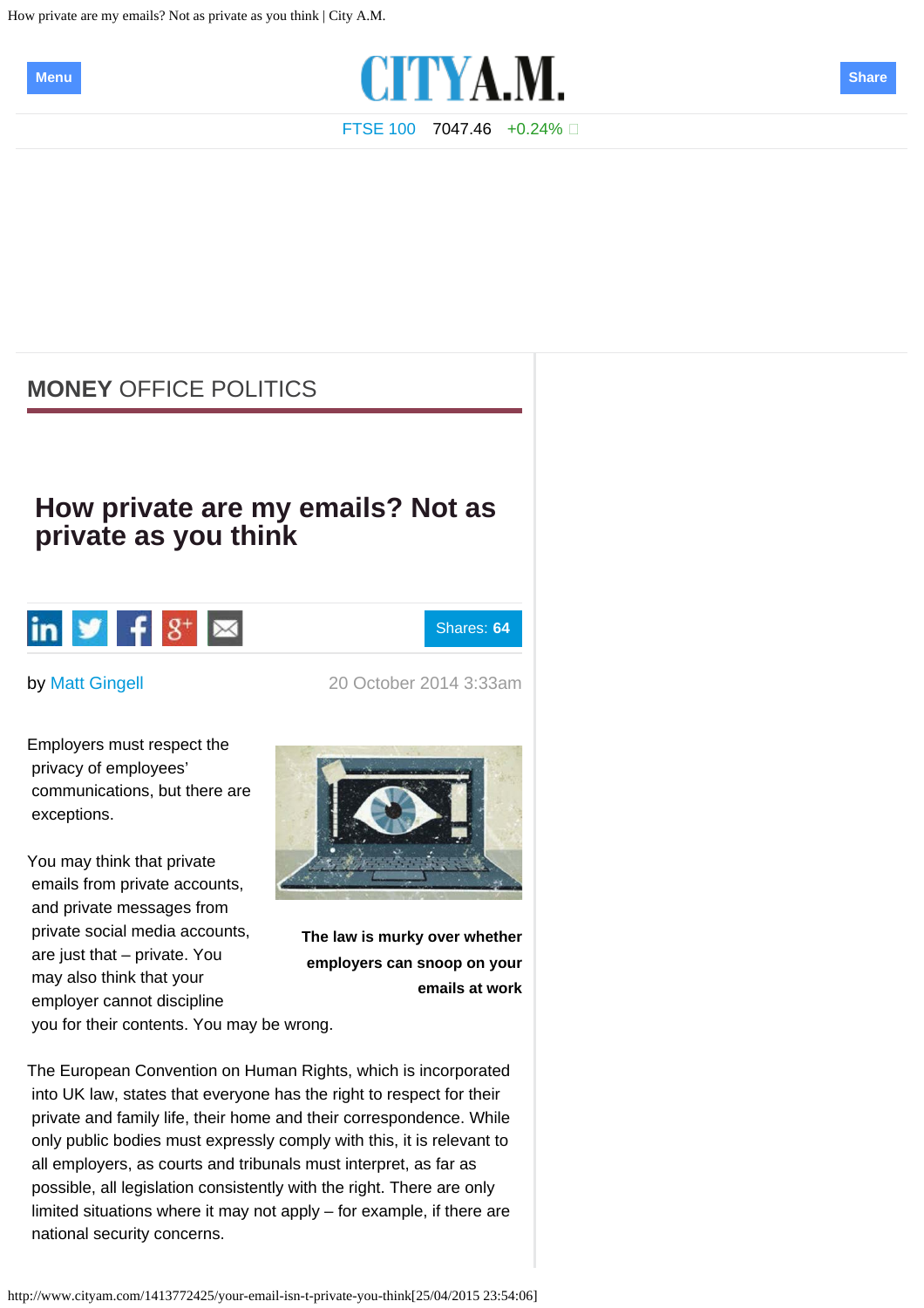# **NOT ALWAYS PRIVATE**

In most instances, therefore, emails and messages received and sent through private accounts outside work would be considered private, and employers would have no justification in scrutinising them. But there could be exceptions. What if an employee were to send a sexist email outside work to a friend? Supposing the employee encouraged the friend to forward on the email. What would be the position if, down the line, the email somehow ended up in the employer's inbox? It may be that the courts would deem that the employee could not have expected privacy.

Employers may, of course, dismiss an employee fairly for misconduct and that misconduct could arise inside or outside work. A key question would be whether the misconduct affects or could affect the employee's work in some way, or whether there is or could be reputational damage to the employer. There have been, for example, a number of cases where employees have posted inappropriate messages on Facebook that could have damaged the reputation of the employer, and have led to fair dismissals.

# **THE SCUDAMORE SCANDAL**

So what about sending or forwarding offensive emails from a private account at work, and another employee accessing the account without authorisation? What if that employee passed the email on to a newspaper and the employer got wind of it? Remember the Scudamore sexist email scandal? A temporary PA allegedly searched a private account of Richard Scudamore, chief executive of the Premier League, and leaked the emails to the Sunday Mirror. After carrying out an investigation with a law firm, the Premier League decided to take no further action. Its reasoning was that the emails were private communications between long-standing friends; they had been obtained without authorisation from a private account; and there was no evidence of wider discriminatory behaviour. But there was criticism. Some argued the Premier League had grounds to dismiss.

#### **SNOOPING EMPLOYERS**

Another question is whether your employer has the legal right to snoop on you and monitor your emails and messages at work. Data protection law requires employers to provide detailed information to their employees about their monitoring activities. Employers should also have legitimate grounds for the monitoring and avoid unjustified intrusions into employees' private lives. The monitoring of email content from private accounts, for example, would be seen